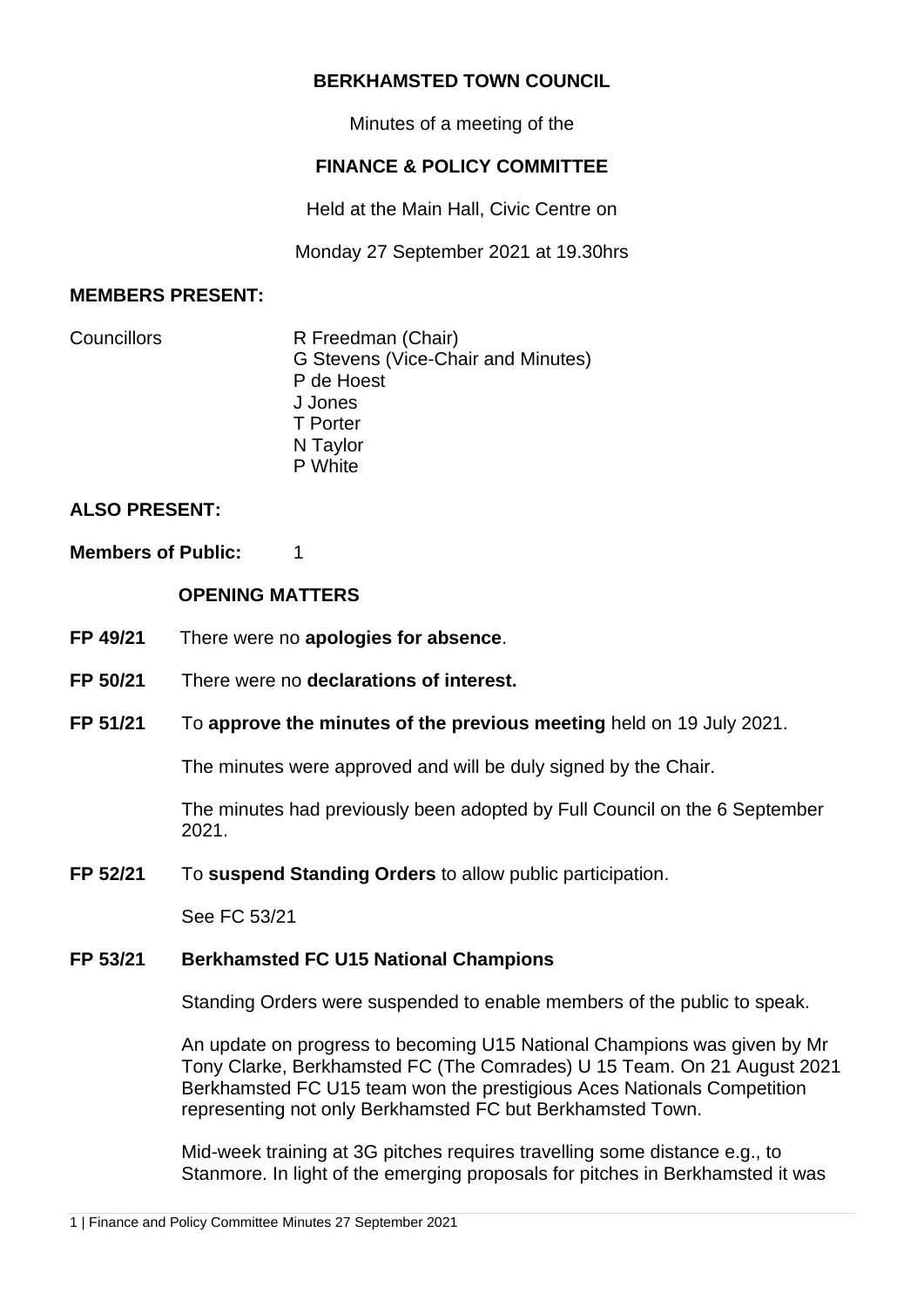suggested that Mr Clarke made contact with the Officer at the Borough leading the Leisure Centre project.

During questions it was established that some team members experience hardship in meeting the costs of attending training and matches. It was suggested that the Club considers making application for an appropriate grant to this council and the Borough.

Councillors thanked Mr Clarke and requested that their congratulations on winning the U15 league be passed on to the team and Club.

Standing Orders were reinstated.

## **FINANCIAL MATTERS**

#### **FP 54/21 Grant Applications**

F&P **approved** a grant application from the Paul Strickland Scanner Centre for £252 for the hire of a hall for a fund-raising event.

#### **Action – Town Clerk**

#### **FP 55/21 Income and Expenditure including Receipts and Payments Schedule**

(i) The Income and Expenditure and Variance Analysis at 31 August 2021 was **reviewed** but **approval** was deferred until the next meeting, as in the absence of the Town Clerk and Finance Officer there were questions which could not be answered.

## **Action – Town Clerk**

- (ii) Payments and receipts schedules for the period 1 July 2021 31 August 2021 were sent to the Chair of F&P for scrutiny prior to the meeting.
- (iii) The balance sheet as at 31 August 2021 was **noted.**

## **POLICY MATTERS**

#### **FP 56/21 Berkhamsted Town Council – Ambitions & Vision**

The Committee **reviewed** and **discussed** the Town Council Ambitions & Vision paper which had been prepared by Cllr G Stevens. As a result of discussions, it was **agreed** that**:**

- i) Councillors would send Cllr Stevens text to address concerns about 'jobs' and 'encouraging community resilience.'
- ii) Subject to the proposed changes being agreed, to recommend approval of the paper at the next meeting of Full Council on the 8 November 2021.

## **Action: Town Clerk/Cllr G Stevens**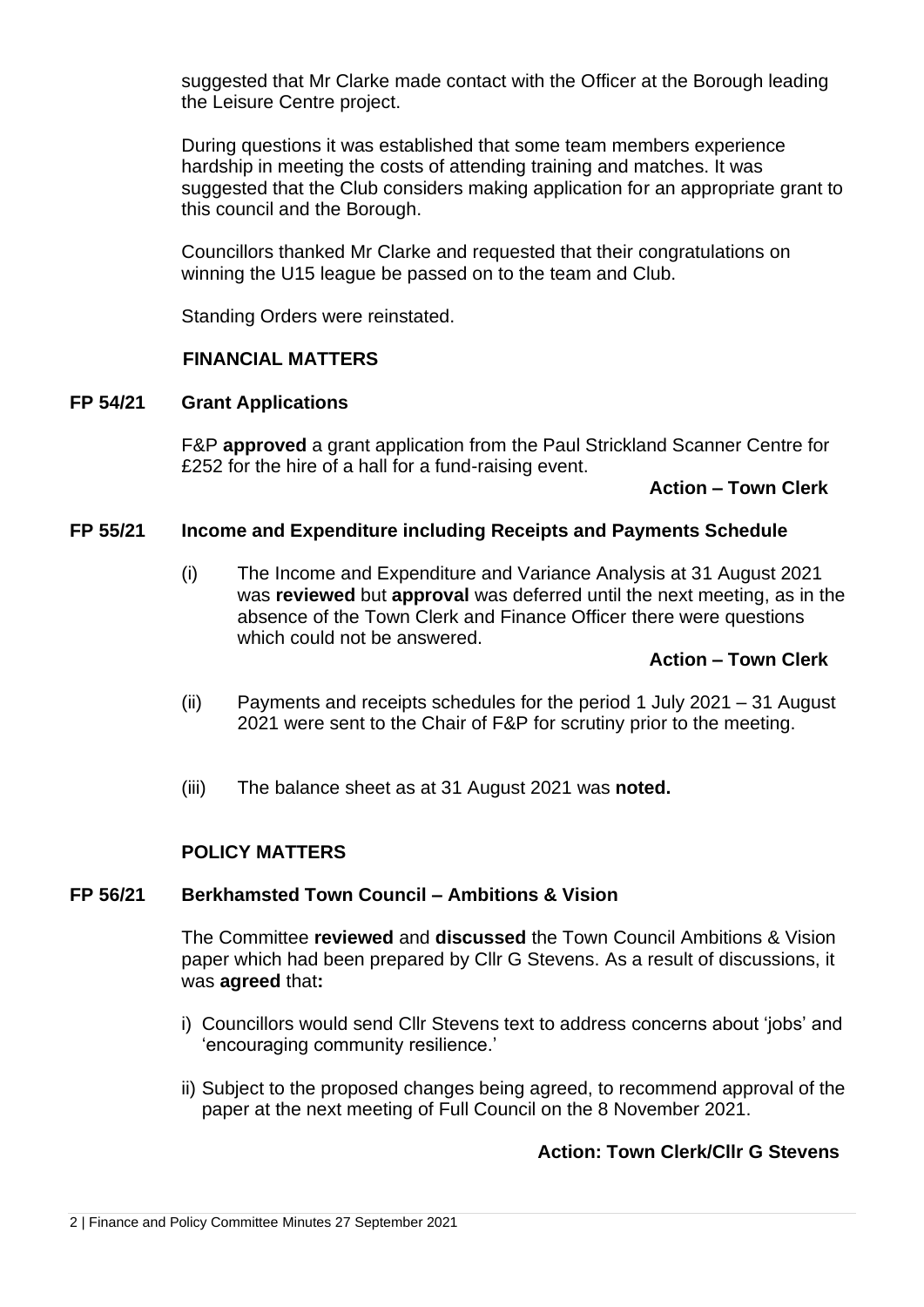## **FP 57/21 Framework for Principal Councils to Support T&P Councils**

The Committee **discussed** the Local Government Association's framework for Principal Councils to support parish and town councils. The framework can be found at the below link.

[https://www.local.gov.uk/publications/local-service-delivery-and-place-shaping](https://www.local.gov.uk/publications/local-service-delivery-and-place-shaping-framework-support-parish-and-town-councils)[framework-support-parish-and-town-councils](https://www.local.gov.uk/publications/local-service-delivery-and-place-shaping-framework-support-parish-and-town-councils)

Members expressed wariness about the proposals. It was **agreed** that Councillors should consider opportunities for the delivery of services and make proposals through the Transport and Environment Committee.

**Action: Councillors**

## **FP 58/21 Close of Meeting**

The meeting closed at 20.42 hrs.

Signed………………………………….

Date…………………………………….

## **F&P Committee Minutes Actions – 27 September 2021**

| <b>Reference (FP)</b> | <b>Action</b>                                                                                                                                               | <b>Complete</b> | <b>Outstanding - Responsibility</b> |
|-----------------------|-------------------------------------------------------------------------------------------------------------------------------------------------------------|-----------------|-------------------------------------|
| 41/21                 | A Grant Award of £1,000 was<br>approved for Westfield<br><b>School Association for</b><br>£1,000 for a new outdoor<br>learning area.                        | ✓               | <b>Town Clerk</b>                   |
| 41/21                 | The Grant application from<br>Open Door to support<br>ongoing operational costs is<br>referred to FC on the 6<br>September 2021 for review<br>and decision. | ✓               | <b>Town Clerk</b>                   |
| 42/21                 | Delisle Clock Freeholder is to<br>be approached for a<br>contribution to the running<br>costs of the clock.                                                 |                 | <b>Town Clerk</b>                   |
| 43/21                 | Setting up of a WG to plan for<br>the Queen's Platinum<br>Jubilee.                                                                                          |                 | <b>Town Clerk</b>                   |
| 44/21                 | Mill Street Railings, Castle<br>Street Bridge footpath and<br>Canal Fields footpath are to<br>be progressed in accordance<br>with the minutes               |                 | <b>Town Clerk</b>                   |

3 | Finance and Policy Committee Minutes 27 September 2021